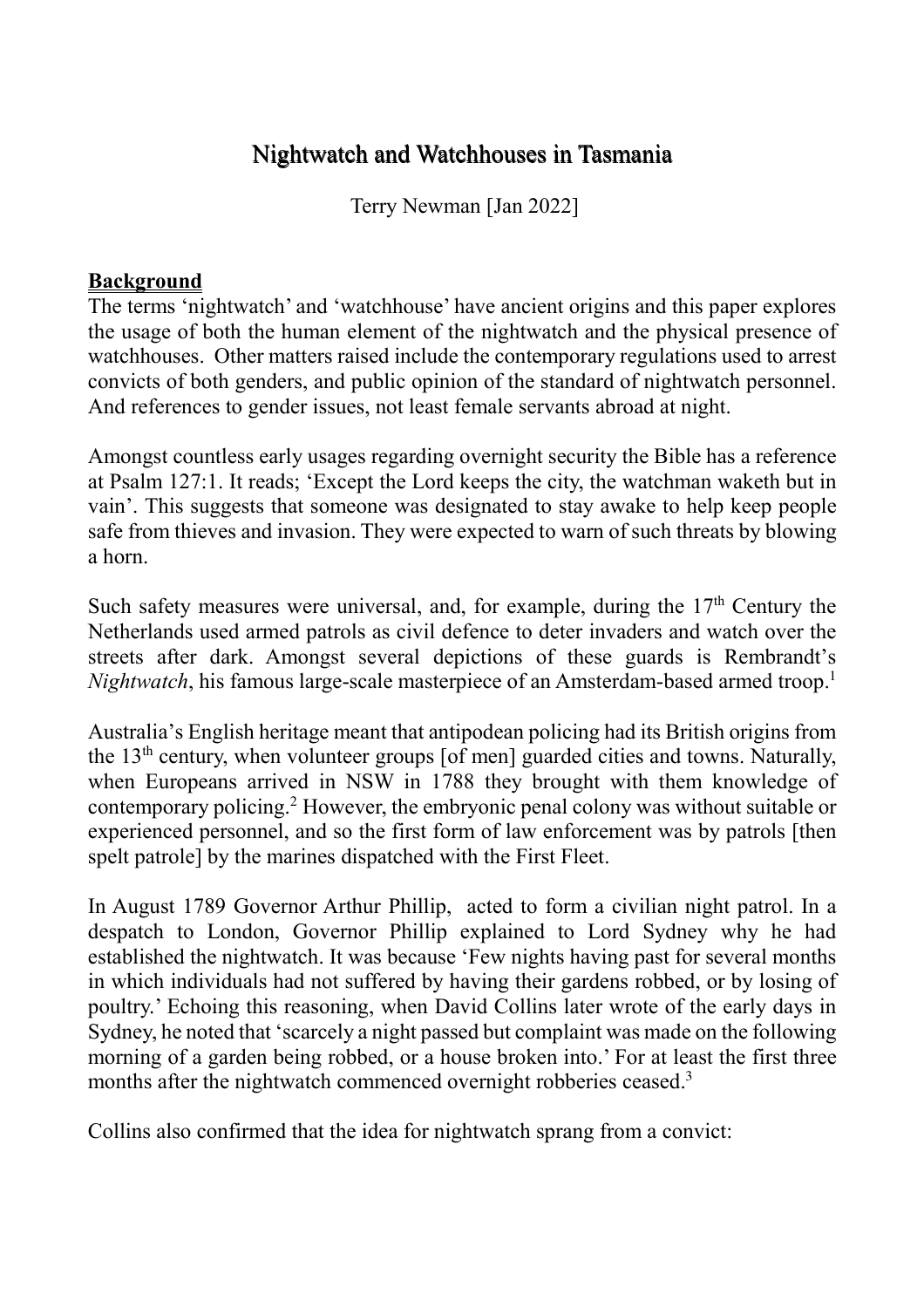These depredations continuing, however, a convict of the name of [John] Harris presented to the judge-advocate a proposal for establishing a nightwatch, to be selected from among the convicts, with authority to secure all persons of that description who should be found straggling from the huts at improper hours. This proposal being submitted to the Governor, and the plan thoroughly digested and matured, the first attempt toward a police in this settlement commenced.<sup>4</sup>

However, senior officers of the Rum Corps were unhappy with the new regulations which included convicts empowered to arrest soldiers. The officers felt that was as an insult, and so Phillip agreed that this authority was deleted.<sup>5</sup> Even so, Collins repeated this 'digested and matured' policing arrangement when he established a nightwatch in 1803 at the short-lived settlement at Port Phillip. He also repeated the methodology first used in NSW, by establishing a 'watch bell', to be rung regularly during the night, in the manner of calling out 'All's well'.

At both Port Phillip [and the Derwent] Collins initially considered the military detachment under his command to be untrustworthy, imbued with an 'improper spirit'. They were even disinclined to perform basic military drills!<sup>6</sup> Faced with problematic troops and with the paucity of other suitable personnel, Collins was forced to make use of ex-soldiers, some of whom had been transported for staging a mutiny at Gibraltar in 1802.<sup>7</sup>

Utilising these ex-mutineers as a nightwatch followed a 'daring' Christmas-eve robbery of the tent containing Port Phillip's commissary stores. After which Collins issued a garrison order on Boxing Day, 1804, which nightwatch was:

> ...consisting of five persons, which was afterwards improved into an armed and voluntary association of the Civil Officers of the settlement, for the protection of the persons, property, and peace of the colony.<sup>8</sup>

## **Nightwatch - Tasmania**

After Collins' relocation to Tasmania in February 1804, the *Quarterly Employment of Prisoners* issued in July listed seven members of the night watch.<sup>9</sup> By mid-1805 it recorded the number of 'Constables and Watchmen' at twenty nine (10 in VDL):

> Norfolk Island - 19 The Derwent - 6 Port Dalrymple - 4

According to garrison orders, anyone, male or female, free or soldier, that the night patrol apprehended were to be either reported in the morning, for example, for having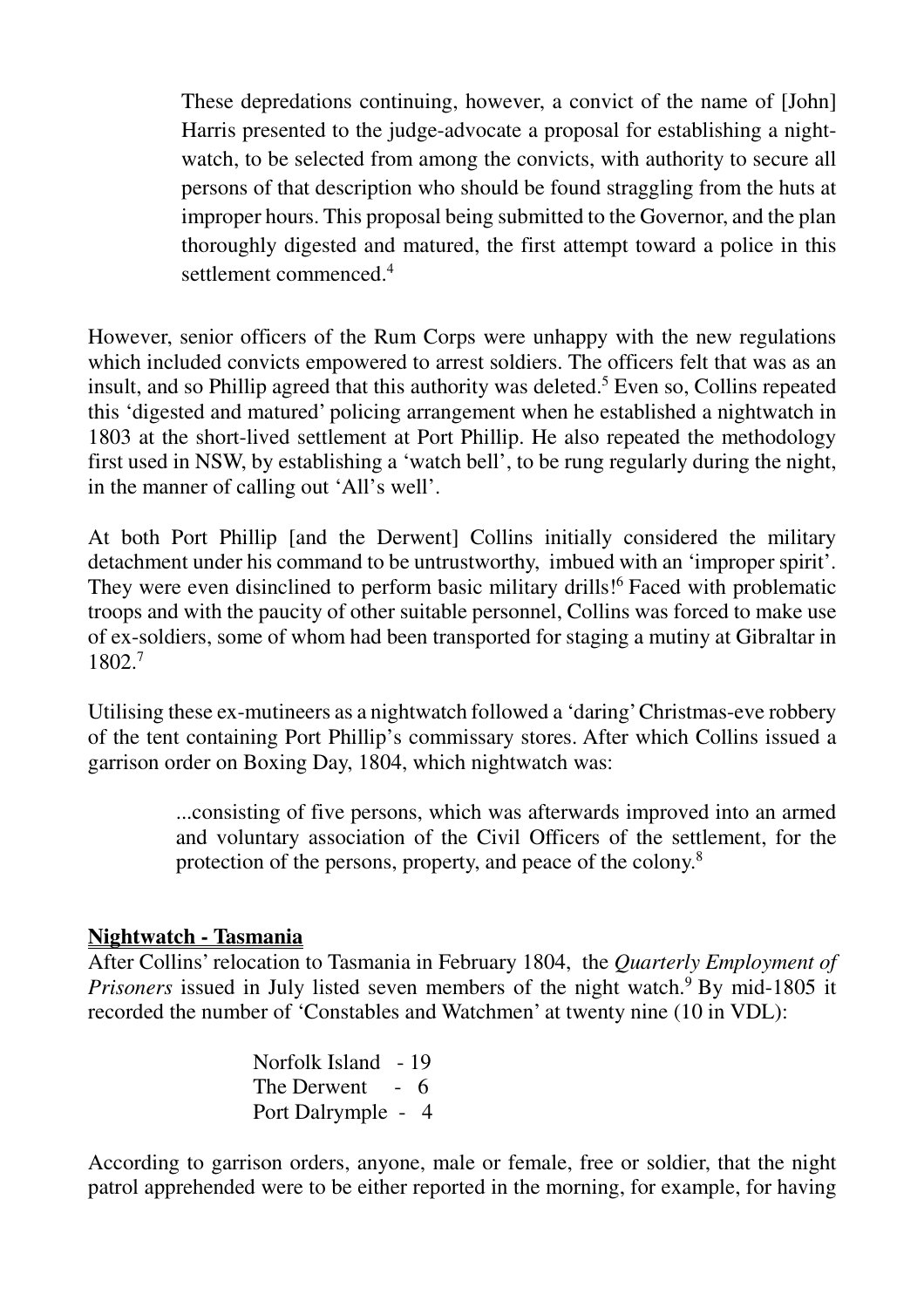a fire, or even exposing a light [a lantern, perhaps], after 9pm. Or, for more serious offences, the culprits would initially be kept in the military guardhouse. Other potential reasons for an arrest included gambling.

During this time the first physical watchhouse for Tasmania occurred when a dedicated building was erected to add to the military guardhouse. In the 'new' building offenders of both genders who had been arrested by the watchmen were locked up until they went before the magistrate. After which they could remain in the watchhouse if they were ordered by the Magistrate to serve short periods of punishment in the cell, or cells depending on the scale of the watchhouse.

Regardless of augmentation of the nightwatch overnight crime did not improve. John Pascoe Fawkner, who arrived with Collins, wrote in his 'reminiscences' of that era, that 'thieving and other evil practices carried on throughout the whole island'. <sup>10</sup> Accordingly, Collins issued yet more General and Garrison Orders, particularly in September 1806, in which he was critical of the personnel making up these night patrols, and instead proposed to replace it with a reformed military patrole.

The troops were given certain powers, including house entering – a practice later deplored during Governor Arthur's tenure. However, the military had only restricted authority regarding female servants – if on business;

> whose duty commences at the beating of the [drum for] Retreat in the evening and continues until Reviellie beating in the morning, during which time they will apprehend and confine every male and female prisoner (servants excepted), who shall be found by them in the streets of this settlement and that at Newtown after dark; they will enter all suspicious houses and, being provided with arms, will, in case of resistance, compel obedience to their authority. As it is of the utmost consequence to the welfare of the settlement that a check should be given to the licence, which the prisoners have assumed of absenting themselves from their huts during the night, the Lt. Governor hereby strictly prohibits the continuance of such a practice, and assures them that no excuse will be admitted from any one of them (servants excepted on lawful business), male or female, who shall be apprehended by the Military Patrole after the publication of this Order.<sup>11</sup>

Collins was not alone in criticising the nightwatch's personnel. The press deplored the fact that many of them were convicts holding tickets-of-leave or conditional pardons. For example, a John 'Parson' Kenworthy, described as an 'old soldier and sham parson', was a notorious pickpocket who had been transported for fourteen year in 1820. Yet after gaining his ticket-of-leave he was made a constable and watchhouse keeper.<sup>12</sup>

During the mid-1820s a fear of rampant bushrangers, meant that some of the police [designated the Field Police] were out in rural areas hunting them down. Therefore, despite nightwatch negativity, a temporary revival arose to protect businesses and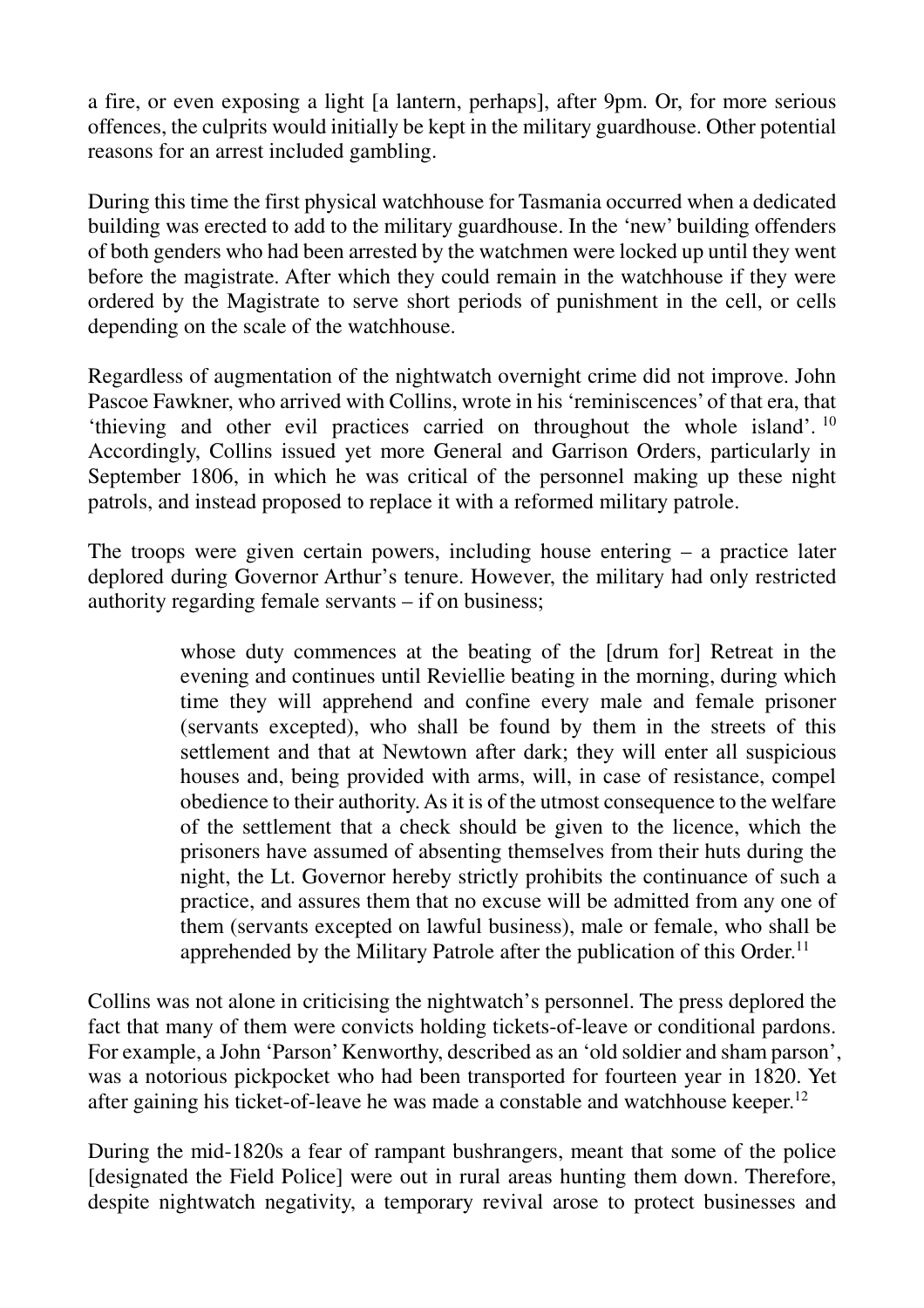society generally. We have confirmation of this from George Augustus Robinson, who wrote in his diary for 25th October 1825 that he took his turn 'on guard at Gov<sup>t.</sup> House'. Three days later he added that; 'the Inhabitants are doing the duty of the town, the military having gone in quest of bushrangers, I mounted guard  $\ldots$  - 2 hours duty & 4 hours off'.<sup>13</sup>

## **Watchhouses**

Turning to the buildings known as watchhouses, evidence exists of the state of accommodation and method of control used at them. While most country towns had small official lock-ups, other buildings were only rented, such as at Spring Bay, for £20 [1846]. Other buildings were purpose built, such as Liverpool Street [c1825, near today's Berea Street]. Another existed beside the Gorge Bridge in Launceston.<sup>14</sup> In rural areas, log buildings appeared, such as one designed by government architect John Lee Archer, at Carlton.

More substantially, in 1841 two stone watchhouses were built just outside Hobart, both designed by architect, James Blackburn, himself an ex-convict.<sup>15</sup> Described as 'very much required at Newtown on the main road - where the population is thick', they were constructed using convict labour. One of the cottages was intended for constables, and - showing a degree of gender concern – the other contained three small cells, and separate rooms for male and female prisoners. Both are still standing at the head of what is St John's Avenue, although now modified.

The Public Works Department plans from 1849 for a watchhouse for the Huon, the other for Anthill Ponds – were designed for gender separation.<sup>1</sup> While several watchhouses have survived because they were built of stone, the Huon building was to be a timber structure. It is worth noting that the only fireplace was provided for the watchhouse keeper, with any 'bonus' warmth that might emanate from it's bricks wasted into the yard! Also the government paid private suppliers – albeit including the ex-Chief Constable, John Wade - to provide necessary items such as wood, and candles for illumination. <sup>16</sup> Of interest, no toilet facilities appear on these plans, and, for example, it was not until 1833 that a tender for 'privies' at the Hobart watchhouse were advertised.<sup>17</sup>

In June 1836, the following critical description of watchhouses appeared, which again mentions males and females. Admittedly, it was in *Bent's News*, a newspaper opposed to Governor Arthur's regime;

> We have been requested by several persons to call the attention of the authorities to the very shameful state of the Watch-houses. It appears, that all

 $\overline{a}$ <sup>1</sup> Tasmanian Archives: Huon, PWD 266-1-1321, Antill Ponds, PWD 266-1-1124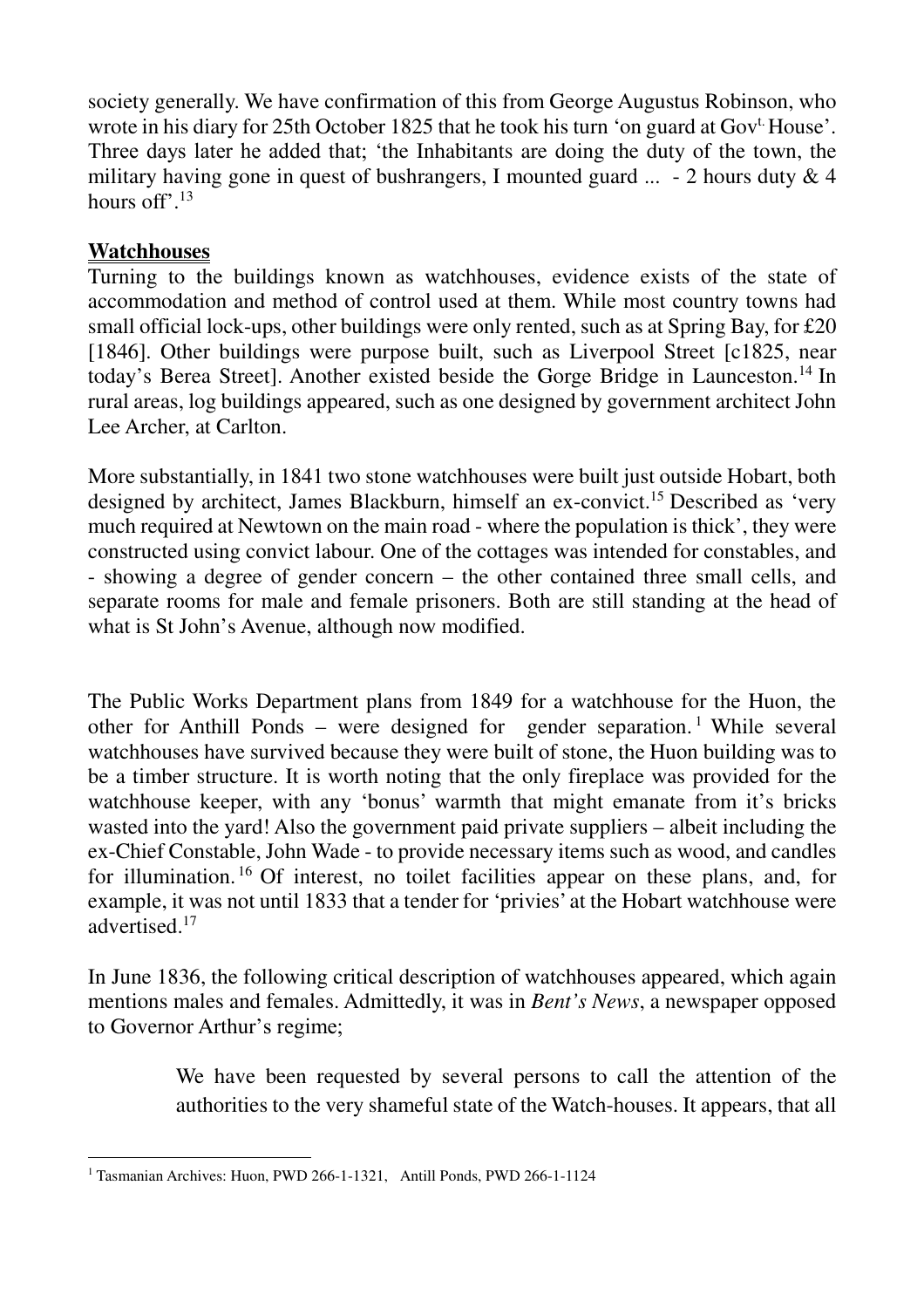persons, who are taken up during the Saturday night, and are locked up in these dungeons, are confined therein from that period, until Monday morning, so that they have to undergo all the unspeakable privations of two whole nights—long, cold, and frosty as they are, before they are released.. Such human beings are thus treated far worse than the very brute creation! Even horses have a warm stable, and straw for their bed. But these wretched fellow creatures have neither a warm habitation nor fire, much less straw or any other beds to repose on during these long nights, but the cold damp boards or ground to lie down upon, with the piercing cold winds blowing through them in this miserable state, really, such things are a disgrace to any country, much less to a free, British Colony.

… To witness the squalid and trembling appearance of these unfortunate people, after they are released, and for many days subsequently, beggers all description—enough to cause sympathy in the most iron-hearted. Many of the inmates of these watchhouses are confined in a state of intoxication, with others of more sober habits, for more trifling offences, but who are all hurdled together in one common dungeon. The watchhouse keeper is comfortable, with his great coat and at his fire-side, hearing the miserable groans of his inmates, cooped and locked up in a place not fit for wild beasts. The whole system of watchhouse keeping is radically bad. What protection is there to any respectable man, who may be dragged through the streets, right or wrong, by some ignorant or vindictive constable, or to an unfortunate female placed therein?<sup>18</sup>

Writing decades later, but on this same theme, a pseudonymous letter writer from Carrick, styled only as *Nemo*, wrote regarding Westbury's watchhouse. It must be admitted that *Nemo* was also not greatly concerned with the female convicts. He was, nevertheless, not in favour of single males as constables:

> It is quite possible some respectable female servant may be made the victim of some petty tyranny, and be incarcerated in this watchhouse. Picture to yourself Mr. Editor, the feelings of that person on finding herself walled in from the outer world, and left to the mercy of a single man, without one of her own sex near her, to offer her any consolation, or share her own comforts and apartments...<sup>19</sup>

Long before 'Nemo', the Sorell Watchhouse was the subject of criticism in 1841. There were, apparently, delays suffered by convicts, both male and female, awaiting trial because Sorell was only visited once a week by a magistrate. The *Tasmanian Weekly Dispatch* added:;

> There is another part of the matter which is still worse, and we earnestly call the Chief Police Magistrate's attention to the subject, as it applies probably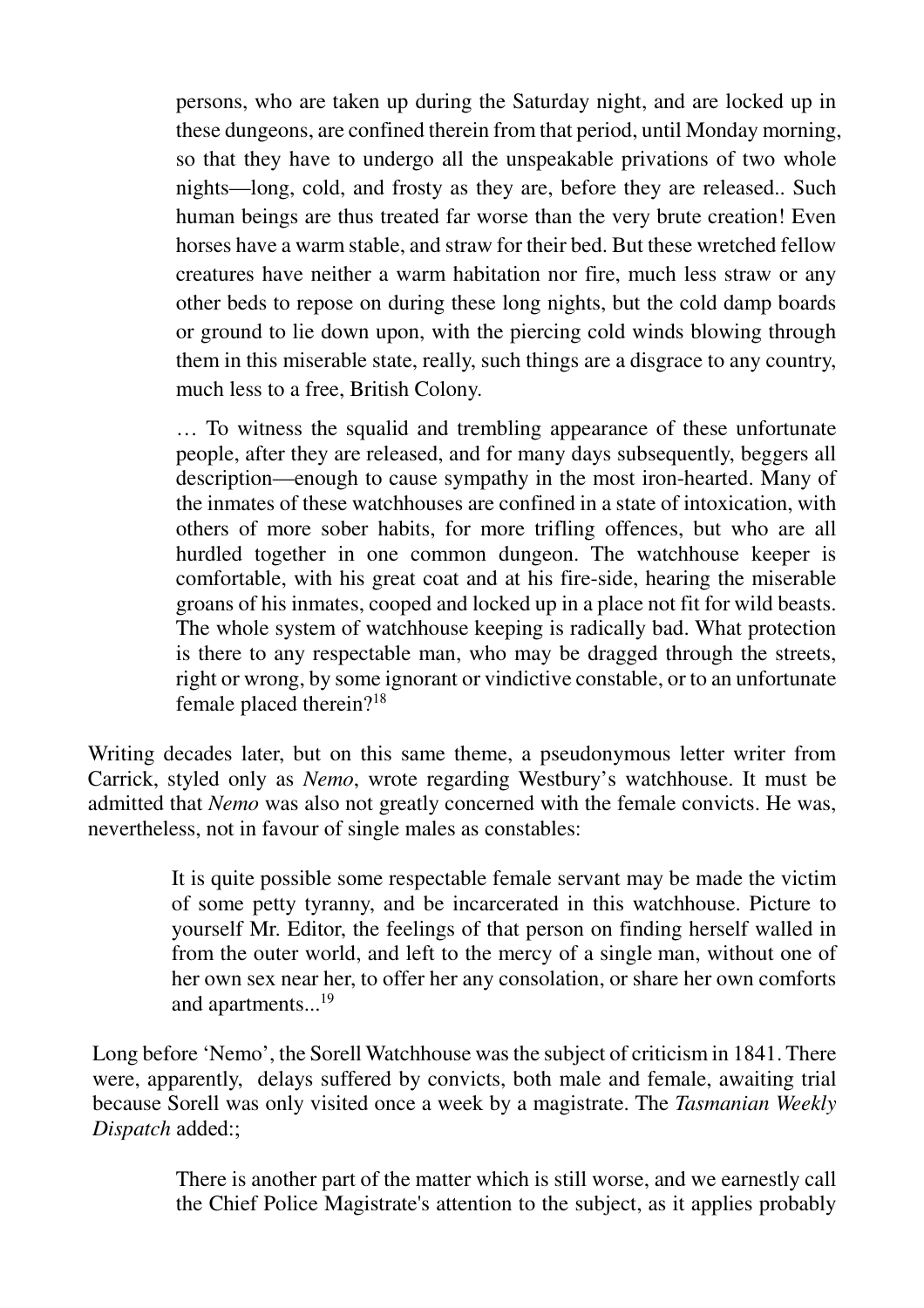throughout the Colony: at the watch-house in question, as in others, the prisoners confined are treated more like dogs than men; they have no blanket or coverlet, or decent comfort of any kind, and night after night they lay in their clothes on the floor of the watch-housc. We do not think that even a spark of fire is allowed them. ... Thus is the man punished whether innocent or guilty; and, although it is quite consistent with the tyrannical notions of some people, who would treat a convict, because he is ... worse than a dog, we do not think it at all likely to produce a beneficial end—either as respects the community, the interests of the master, or of the prisoner.  $20$ 

The Launceston *Examiner* was certainly unimpressed by a new local building going up in 1844. In part because the tide of public opinion against convict transportation was well underway;

> WATCH-HOUSE.- The new watch-house is progressing, the government having employed free labourers at the rate of 2s. per diem. It is to a be regretted that the site chosen for this building is one of the most public and commanding in town, and would have been admirably adapted for a building of a more interesting and important character. It stands at the corner of St. John and Cameron streets, ... The erection of a watch-house in so prominent a situation is only consistent with the stigma which some attach to a "large gaol" and "penal colony." We would rather have greeted strangers with evidence of our commercial advancement, than have thrust upon them suggestions of vice and immorality.<sup>21</sup>

When this watchhouse was nearly completed the *Examiner* went further, describing it as a 'specimen of grotesque architecture':

> The only excuse for erecting such an edifice in so prominent a position appears to be its contiguity to the police-office. The interior arrangements are commodious and secure, with the exception of the front wall, which ought to have been higher. It contains twelve apartments, comprising, two capacious cells for male and female drunkards, four others of a solitary character for more heinous offenders, cook-house, mess-room, mid sleeping place for constables, an office for the district, and other conveniences not attached to the present lock-up. With the exception of the solitary cells, the apartments are well ventilated.<sup>22</sup>

To conclude; the notion of a public security through a nightwatch comprised of civilians protecting other citizens continued parallel to the establishment of the Tasmanian police force. As the British Government progressively removed their military forces from Tasmania, in September 1860 local citizens volunteered to form a City Guard, which undertook military style training, wearing uniforms. 23